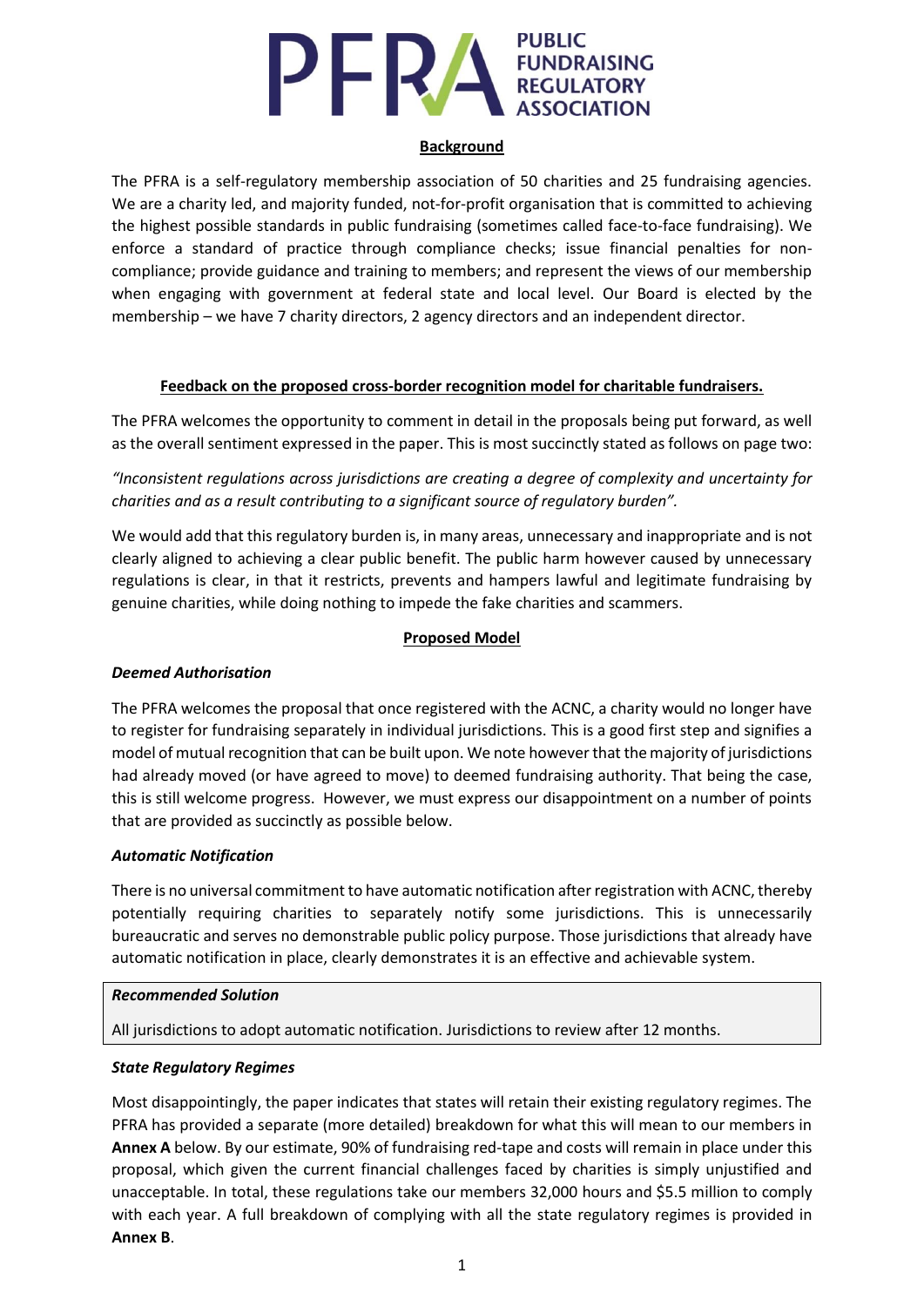# **PUBLIC** PERA **FUNDRAISING**<br>REGULATORY

What is evident in the annex is that commercial fundraisers will continue to fall under many jurisdictions' registration and reporting regimes. For many important methods of fundraising (such as street, door-to-door and telephone) a majority are delivered through a partnership between charities and commercial fundraisers. The additional time and money required to meet the different regulatory regimes leads to higher costs and these higher costs mean charities then pay more, but receive no direct benefit. The higher costs then mean there is less fundraising taking place than otherwise would be the case, thereby reducing donations and the good charities can do in our communities.

#### *Recommended Solution*

Charities registering with the ACNC must adopt the '*Australian Fundraising Principles'* (AFP) as put forward by the Charities Crisis Cabinet, which covers almost all conceivable malpractice in fundraising. This would be adopted by charities as a condition of registration, and any proven breaches of it would be grounds for suspension, or removal, of their ACNC registration. We don't believe that this would undermine support for self-regulatory standards, such as the PFRAs'.

States would repeal most of their own state-based laws, but importantly retain the full range of legal powers currently in their possession to investigate charities for alleged malpractice and also the power to remove a charities 'deemed authorisation' and return them to the regulatory regime and oversight in that jurisdiction. This 'back-stop' power would be a powerful deterrent to poor practice.

On public fundraising, the PFRA is keen to achieve a closer, more formal working arrangement with regulators in different jurisdictions. Given the extent of our quality assurance work (over 1000 fundraising checks conducted annually) we arear closer to the ground on these matters and regularly receive information on individuals and companies in the sector where concerns have been raised.

By working more closely together, we would be better able to securely and confidentially provide such information for further investigation by regulators. If this strong governance and enforcement partnership were adopted, then we see no reason for states to retain their highly granular and detailed local regulations (as these would already be covered off by the AFPs).

| of<br>Impact         | <b>Much</b><br>less likely | <b>Somewhat</b><br>less likely | Wouldn't<br>affect our | <b>Somewhat</b><br>more likely | <b>Much</b><br>more likely |
|----------------------|----------------------------|--------------------------------|------------------------|--------------------------------|----------------------------|
| <b>Harmonisation</b> |                            |                                | decision               |                                |                            |
| <b>Fundraise in</b>  | 0%                         | 0%                             | 23%                    | 12%                            | 65%                        |
| more states          |                            |                                |                        |                                |                            |
| than we do           |                            |                                |                        |                                |                            |
| currently.           |                            |                                |                        |                                |                            |
| <b>Employ more</b>   | 0%                         | 0%                             | 29%                    | 6%                             | 65%                        |
| fundraisers          |                            |                                |                        |                                |                            |
| Use a wider          | 0%                         | 0%                             | 23%                    | 12%                            | 59%                        |
| range of             |                            |                                |                        |                                |                            |
| fundraising          |                            |                                |                        |                                |                            |
| methods              |                            |                                |                        |                                |                            |
| Use the savings      | 0%                         | 0%                             | 6%                     | 0%                             | 94%                        |
| to invest in         |                            |                                |                        |                                |                            |
| new services         |                            |                                |                        |                                |                            |

Our members told us the following, regarding the likely effects of creating a national system: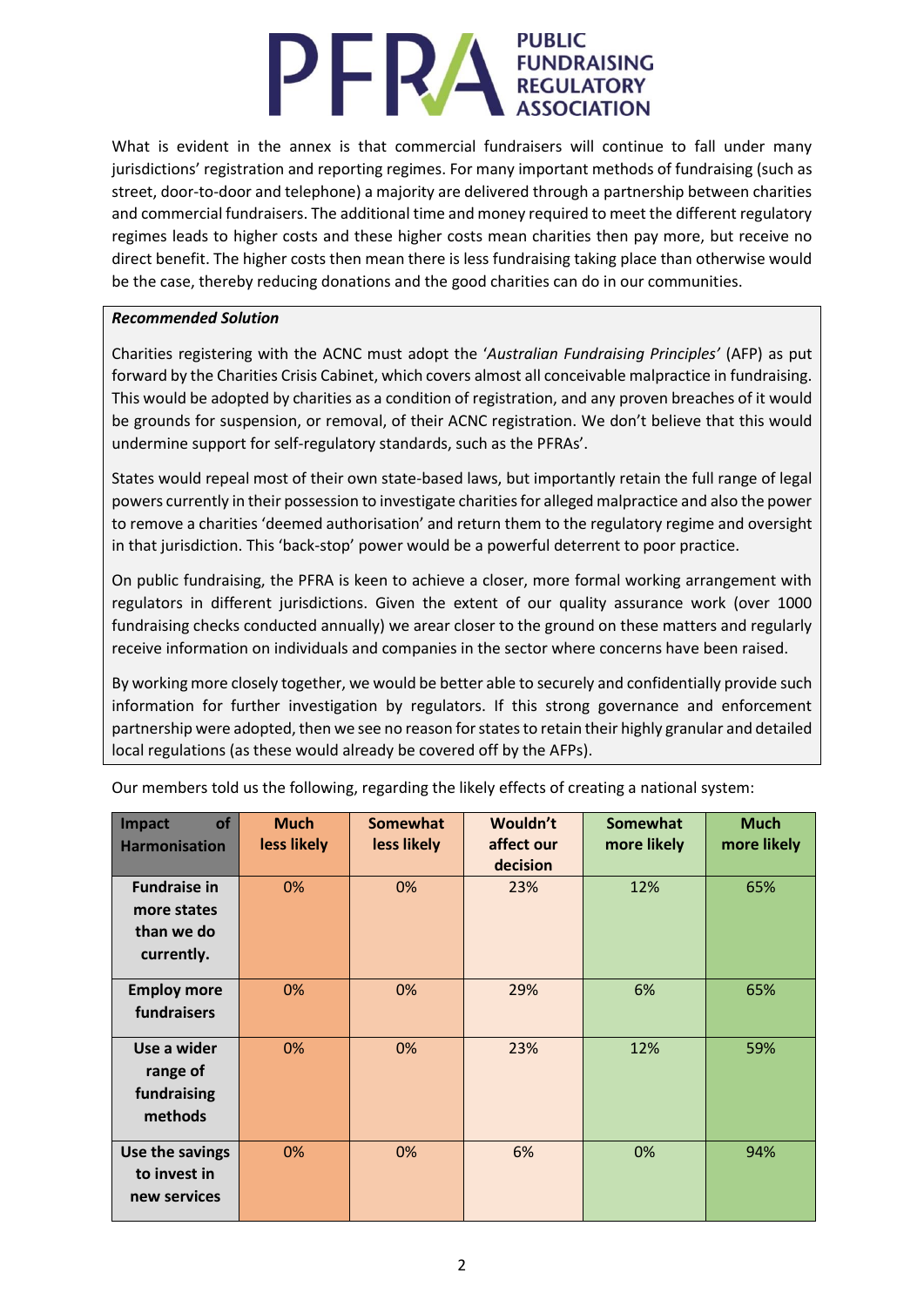# **PUBLIC PERA FUNDRAISING**

As shown by the table above, our members have indicated that a national system would deliver an incredible range of benefits to Australian society. A significant majority of our members would fundraise in more states, and employ more fundraisers, than they do currently. They would also be far more likely to develop new fundraising channels and most importantly, reinvest savings achieved in new services. This means more services in local communities across the country helping more people and doing more good for Australia.

## **Auditing Requirements**

If a charity is registered with the ACNC, then the current thresholds for a full audit (+\$1m) or optional audit or review (\$250k-\$1m) are in place and working well based on feedback from members. The PFRA believes this is an appropriate, risk-based approach to charities' activities. The different requirements in various jurisdictions clearly imposes additional and unnecessary costs.

## *Recommended Solution*

Auditing requirements a*nd* financial thresholds should be aligned in all jurisdictions with the ACNC standards. States should retain the power to investigate charities and require additional auditing and financial scrutiny if they believed malpractice had occurred.

Information provided to ACNC to include what fundraising appeals occurred in each state, which commercial fundraisers were used, how much money was raised in each state and how the charity took measures to meet each requirement of the AFP.

# **Exemptions from fundraising authority**

Many charities and other not-for-profit organisations are exempt from fundraising legislation in each jurisdictions. Many jurisdictions provide a wide variety of exemptions (for example for religious organisations) or because they are so small (under \$15k in NSW and under \$20k in Victoria).

Based on the ACNC's most recent [Charities Report](https://www.acnc.gov.au/tools/reports/australian-charities-report-2018) almost a third of Australian charities are defined as 'extra small', with total revenue of less than \$50,000. These charities are much less likely to register with the ACNC and therefore would fall under their state's regulatory purview.

| <b>Size</b>        | <b>Total revenue</b><br>Percentage (%)           |      |
|--------------------|--------------------------------------------------|------|
| Extra small        | Less than \$50,000                               | 30.4 |
| ● Small            | \$50,000 or more but less than \$250,000         | 21.0 |
| <b>Medium</b>      | \$250,000 or more but less than \$1 million      | 13.9 |
| <b>C</b> Large     | \$1 million or more but less than \$10 million   | 13.4 |
| ● Very large       | \$10 million or more but less than \$100 million | 4.0  |
| <b>Extra large</b> | \$100 million or more                            | 0.4  |
| Size unknown (BRC) |                                                  | 16.9 |

## *Recommended Solution*

We would therefore strongly encourage all jurisdictions to raise their fundraising exemption thresholds simultaneously to \$50,000. The administrative burden this would lift would be considerable and deliver a huge benefit to some of Australia's smallest charities.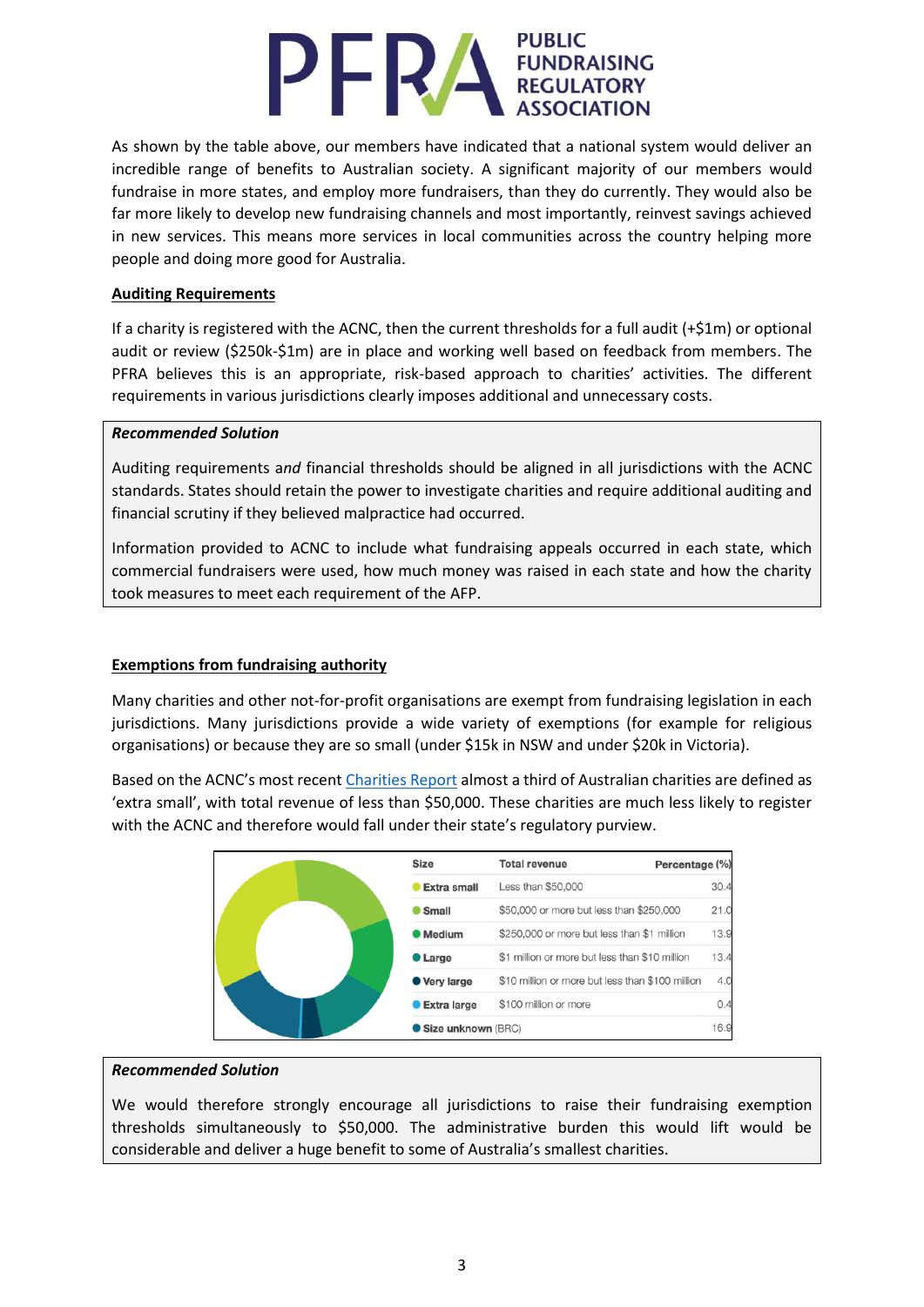

## **Conclusion**

The charity sector in Australia, as with much of the country, is facing unprecedented demands on its limited resources. Removing unnecessary red-tape, and genuinely harmonising any necessary regulations, would deliver a huge boost to our nation's charities. It requires no taxpayer money, tax concessions or public subsidies – it simply requires states to have the courage to make a change that every single independent report for the last 20 years has recommended.

The current proposal is in no-way sufficient to meet the needs of modern charities in 2020 and must be enhanced with a more ambitions reform program that deliver both meaningful change and real benefits to charities. The PFRA stands ready, on behalf of its members, to work in a spirit of genuine partnership and co-operation to maintain and strengthen standards in charitable fundraising.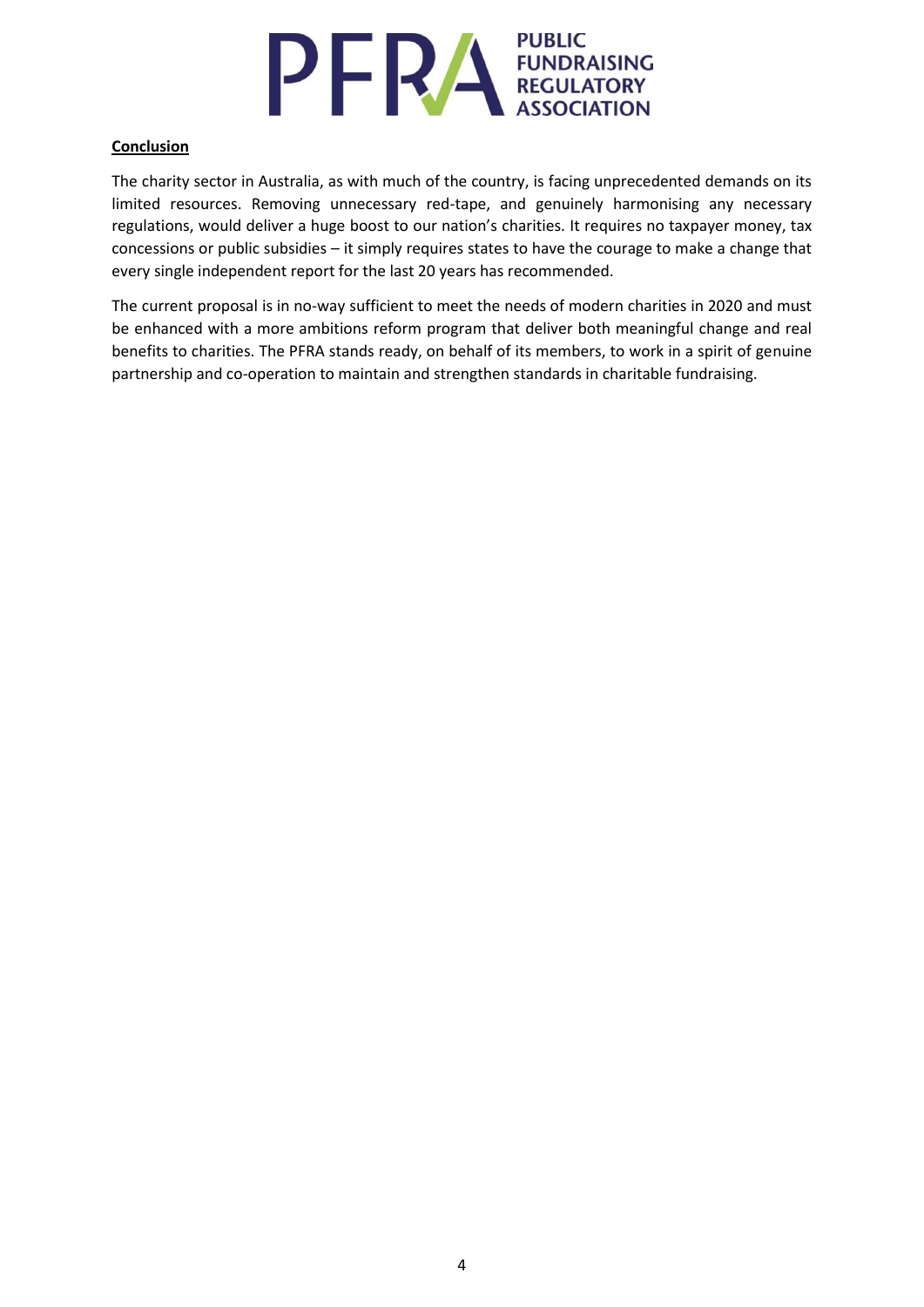

#### **Annex A – Regulatory Analysis of Remaining Redtape**

| <b>Regulation</b>                                                                                                                                                                                                                                        | <b>QLD</b>                                                                                                                                                                                                                        | <b>NSW</b>                                                                                                                                                                                                                                | <b>VIC</b>                                                                                                                                                                                                                                        | <b>SA</b>                                                                                                                                                                             | <b>WA</b> |
|----------------------------------------------------------------------------------------------------------------------------------------------------------------------------------------------------------------------------------------------------------|-----------------------------------------------------------------------------------------------------------------------------------------------------------------------------------------------------------------------------------|-------------------------------------------------------------------------------------------------------------------------------------------------------------------------------------------------------------------------------------------|---------------------------------------------------------------------------------------------------------------------------------------------------------------------------------------------------------------------------------------------------|---------------------------------------------------------------------------------------------------------------------------------------------------------------------------------------|-----------|
| 1a. Use of Commercial<br><b>Fundraisers</b><br>(a) Reporting and Registration<br>Where a charity uses<br><b>Commercial Fundraisers there</b><br>are variants within state law<br>regarding the registration and<br>reporting requirements that<br>apply. | Contracts between charities and<br>commercial fundraisers must be<br>approved by OFT before<br>fundraising can take place.                                                                                                        | • Commercial fundraisers do<br>not need to be registered to<br>fundraise<br>• Charities must notify the<br>Office of Fair Trading of any<br>commercial fundraiser used<br>and provide updates when<br>this changes.                       | • Commercial fundraisers who<br>will raise more than \$20K p/y<br>must be registered with CAV<br>• Commercial fundraisers must<br>submit annual returns and<br>renewals<br>• Charities must keep<br>commercial fundraisers up to<br>date in myCAV | N/A                                                                                                                                                                                   | N/A       |
| 1b. Use of Commercial<br><b>Fundraisers</b><br>(b) Payments to Commercial<br><b>Fundraisers</b><br>State restrictions on how much<br>can be paid to commercial<br>fundraisers.                                                                           | Cost of obtaining the donation<br>can't be more than 100% of the<br>$1st$ year's donation                                                                                                                                         | Cost of obtaining a donation<br>can't be more than 50% of the<br>overall donation.                                                                                                                                                        | • If less than 50% will go to the<br>beneficiary this must be<br>disclosed to the public<br>• If less than 35% will go to the<br>beneficiary the fundraiser<br>must 'show cause'                                                                  | • Registration can be refused or<br>revoked if the cost of<br>fundraising is deemed to be<br>'excessive.'<br>• There is no clarification what<br>amount is deemed to be<br>excessive. |           |
| 1c. Use of Commercial                                                                                                                                                                                                                                    | <b>General Information</b>                                                                                                                                                                                                        | <b>General Information</b>                                                                                                                                                                                                                |                                                                                                                                                                                                                                                   |                                                                                                                                                                                       |           |
| <b>Fundraisers</b><br>(c) Trader's Agreements<br>State specifications regarding<br>what must be included in<br>commercial agreements<br>between Charity and<br>Commercial Fundraiser.                                                                    | • Precise names of both parties<br>• Period of the agreement and<br>how to terminate before<br>expiry date<br><b>Responsibilities</b><br>• Agreed upon arrangement<br>and responsibilities of each<br>party including which party | • How variation or termination<br>of agreement is made<br>• How alternative dispute<br>resolution mechanisms will<br>be applied<br><b>Responsibilities</b><br>• Rights, duties and<br>responsibilities of each party<br>must be specified |                                                                                                                                                                                                                                                   |                                                                                                                                                                                       |           |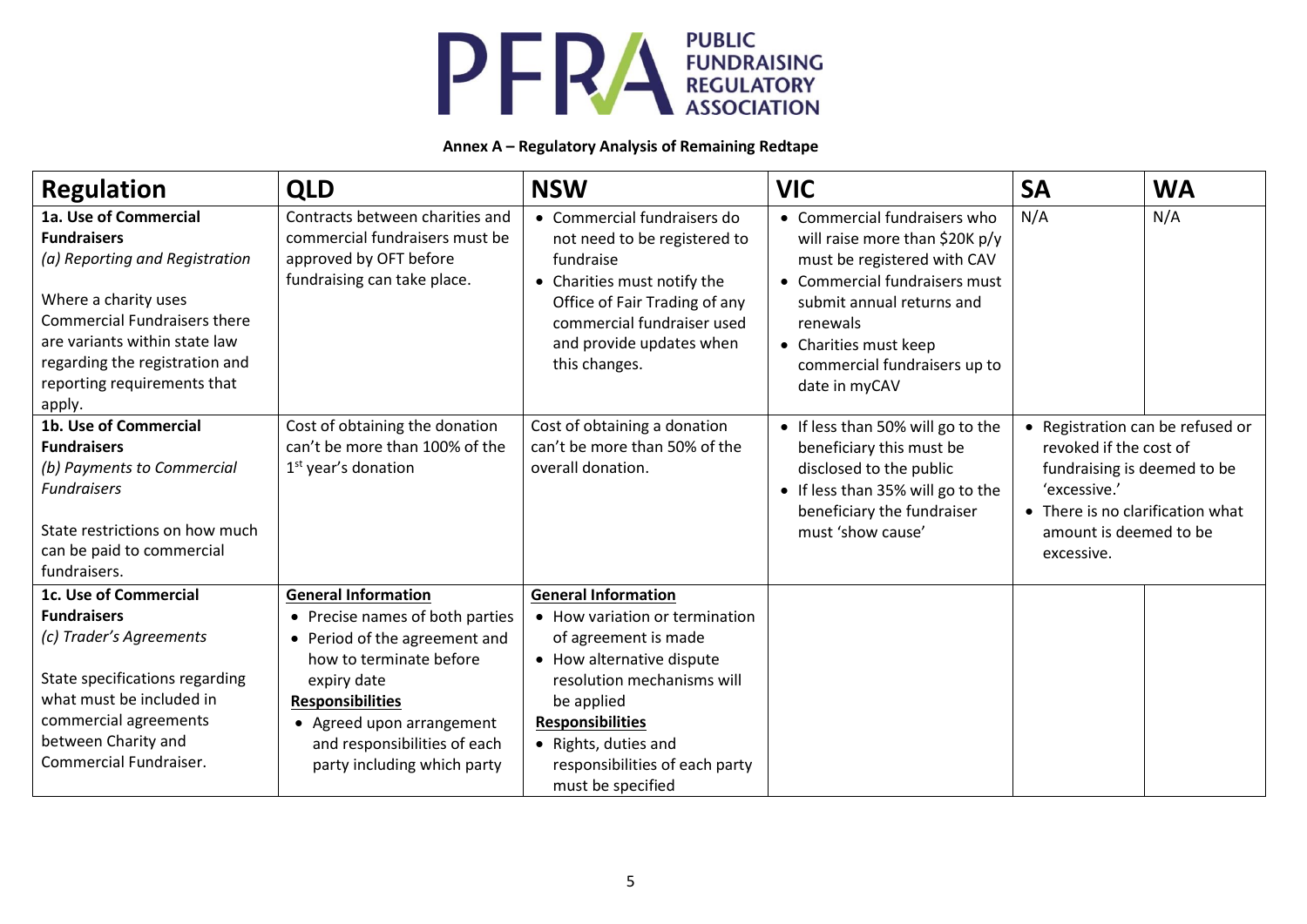

|                                    | is responsible for             | • Must note the trader will     |                                |           |           |
|------------------------------------|--------------------------------|---------------------------------|--------------------------------|-----------|-----------|
|                                    | complaints.                    | adhere to relevant laws         |                                |           |           |
|                                    | <b>Processing Donations</b>    | • Insurance policy information  |                                |           |           |
|                                    | • How donations will be        | to be specified                 |                                |           |           |
|                                    | processed to ensure 100%       | <b>Processing Donations</b>     |                                |           |           |
|                                    | goes to the charity            | • What controls are in place to |                                |           |           |
|                                    | <b>Reporting</b>               | ensure traceable donations      |                                |           |           |
|                                    | • Provide accountability of    | <b>Reporting</b>                |                                |           |           |
|                                    | monies. Access to accounts     | • Trader must comply with and   |                                |           |           |
|                                    | granted to OFT and charity.    | facilitate the charities        |                                |           |           |
|                                    | <b>Approval of Fundraising</b> | reporting requirements          |                                |           |           |
|                                    | <b>Materials</b>               | <b>Fees for services</b>        |                                |           |           |
|                                    | • ID badges must be approved   | • Detail on fees and            |                                |           |           |
|                                    | by charity                     | commissions to the              |                                |           |           |
|                                    | • Telemarketing scrips must be | <b>Commercial Fundraiser</b>    |                                |           |           |
|                                    | approved by charity and OFT.   |                                 |                                |           |           |
| 1d. Use of Commercial              | • Fee paid to Commercial       | • Full name and contact details | • Name of the Commercial       | <b>NA</b> | <b>NA</b> |
| <b>Fundraisers</b>                 | Fundraiser can't be more       | of the Commercial               | <b>Fundraiser and Charity</b>  |           |           |
| (d) Disclosure Statements          | than 100% of the 1st year's    | Fundraiser                      | • Must disclose the percentage |           |           |
|                                    | donation.                      | • Percentage of the gross       | of the donation that will go   |           |           |
| State requirements for             | • Fee must be expressed as a   | proceeds to be distributed to   | to the beneficiary (if less    |           |           |
| disclosing and explaining the      | percentage of the 1st years    | the charity and how this is     | than 50%).                     |           |           |
| cost of fundraising to the public. | donation.                      | calculated.                     | • The percentage can be        |           |           |
|                                    | • Statement must include       | • Percentage of the gross       | averaged over the 3-year       |           |           |
|                                    | average life of pledge & the   | proceeds to be obtained by      | registration period            |           |           |
|                                    | percentage cost over that      | the Commercial Fundraiser       |                                |           |           |
|                                    | time                           | • Start and end date of the     |                                |           |           |
|                                    | • Must be positioned           | appeal (appeal period can't     |                                |           |           |
|                                    | immediately above or below     | be more than 12 months)         |                                |           |           |
|                                    | where the donor signs.         |                                 |                                |           |           |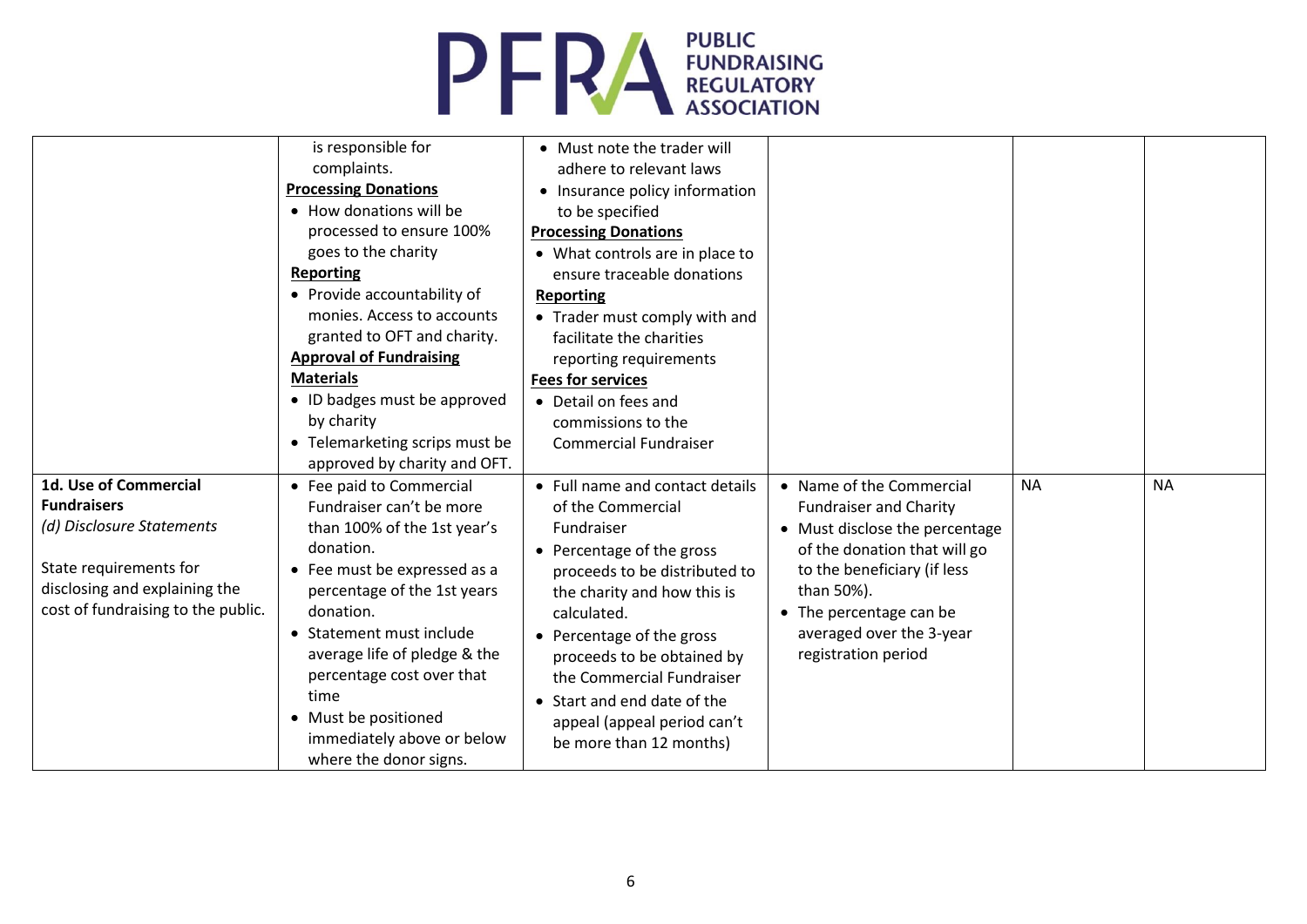

| 1e. Use of Commercial<br><b>Fundraisers</b><br>(e) ACNC v's State law                       | • Includes names of both<br>parties (matching how it is<br>set out in the agreement, i.e.<br>full names)<br>• Must be 'short' and not<br>buried in fine print. However,<br>there are no specifics as to<br>what is considered too long. | • Fundraisers must be able to<br>explain the disclosure to the<br>public                              | When an ACNC charity engages commercial fundraisers, the question is raised of which laws / regulation applies. Many state rules apply to<br>the individual fundraiser (i.e. the commercial fundraiser). However, how does a charity regulate / adhere to these requirements?         |                                                                                                                                                                                                |                                                                                        |
|---------------------------------------------------------------------------------------------|-----------------------------------------------------------------------------------------------------------------------------------------------------------------------------------------------------------------------------------------|-------------------------------------------------------------------------------------------------------|---------------------------------------------------------------------------------------------------------------------------------------------------------------------------------------------------------------------------------------------------------------------------------------|------------------------------------------------------------------------------------------------------------------------------------------------------------------------------------------------|----------------------------------------------------------------------------------------|
| 2. Fundraising Hours<br>Variations on allowable<br>fundraising hours specified by<br>state. | Door to Door (D2D) and<br><b>Business to Business</b><br>Mon-Sun: 9:00-17:00                                                                                                                                                            | N/A                                                                                                   | N/A                                                                                                                                                                                                                                                                                   | D2D and Street<br>• Mon-Fri:<br>9:00-18:00<br>• Sat: $9:00-$<br>17:00<br>• Sun & Pub<br>Hols: 11:00-<br>17:00<br>• Christmas<br>Day, Good<br>Friday and<br>Easter<br>Sunday: no<br>fundraising | D <sub>2</sub> D<br>• Mon-Sat:<br>9:00-18:00<br>• Sun & Pub<br>Hols: no<br>fundraising |
| 3. ID Badges                                                                                |                                                                                                                                                                                                                                         | Different states have varied requirements for what must be included on ID badges worn by fundraisers. |                                                                                                                                                                                                                                                                                       |                                                                                                                                                                                                |                                                                                        |
| 4. Local Government Regulation                                                              |                                                                                                                                                                                                                                         | charities only) and restrictions on where, when and how frequently fundraising can take place.        | Local government laws for fundraising vary in regards to which fundraising methods are allowed (e.g. paid fundraising/volunteers, ongoing<br>pledge programs/on-off gifts only etc), which fundraising channels are allowed (street, D2D etc), what charities are allowed (e.g. local |                                                                                                                                                                                                |                                                                                        |